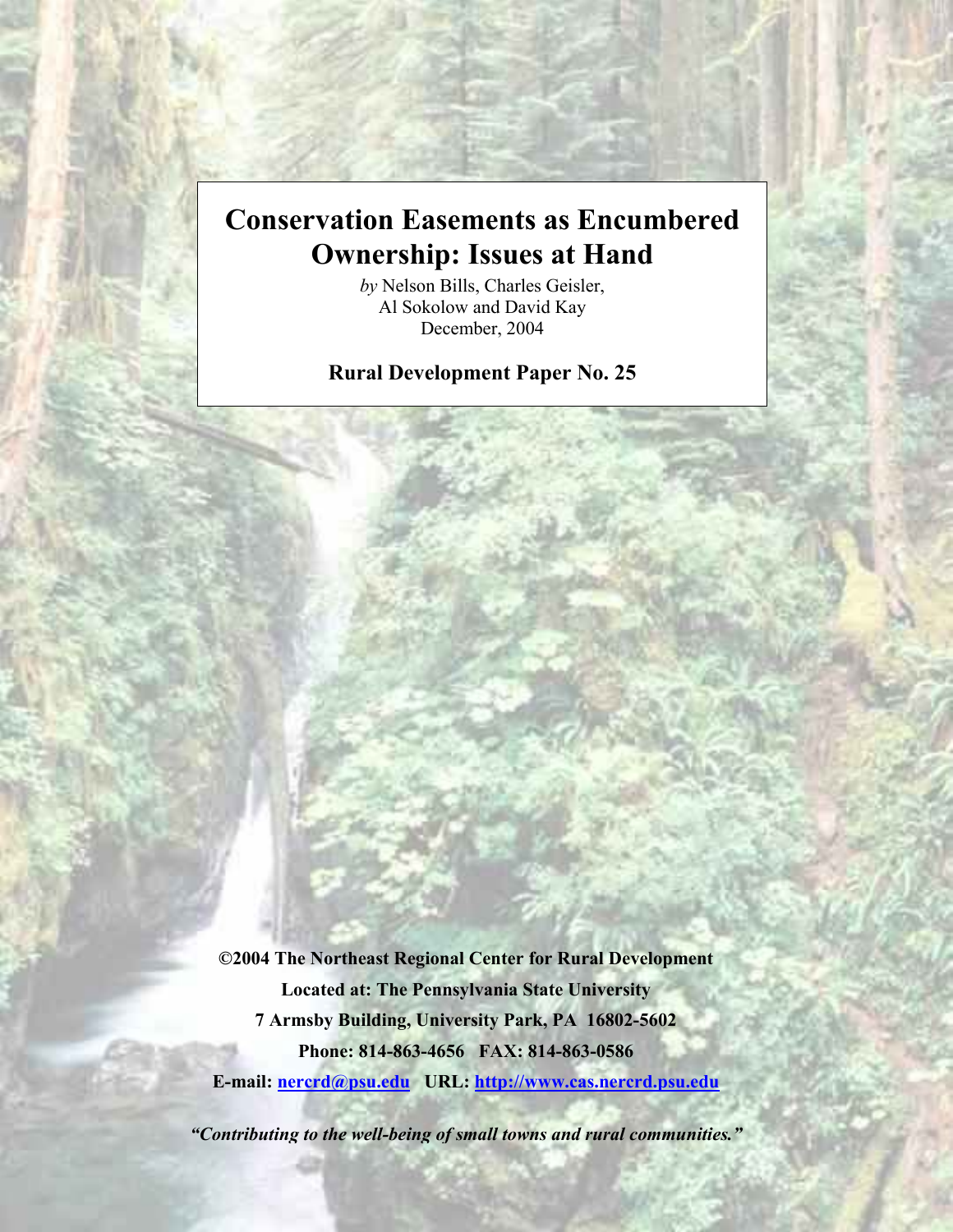## **Conservation Easements as Encumbered Ownership: Issues at Hand**

Nelson Bills, Cornell University Charles Geisler, Cornell University Al Sokolow, University of California-Davis David Kay, Cornell University

### **NERCRD Rural Development Paper No. 25**

**Prepared for The Northeast Regional Center for Rural Development The Pennsylvania State University** 

December 2004

Rural Development Papers are circulated for the purpose of discussion and they are generally not peer reviewed.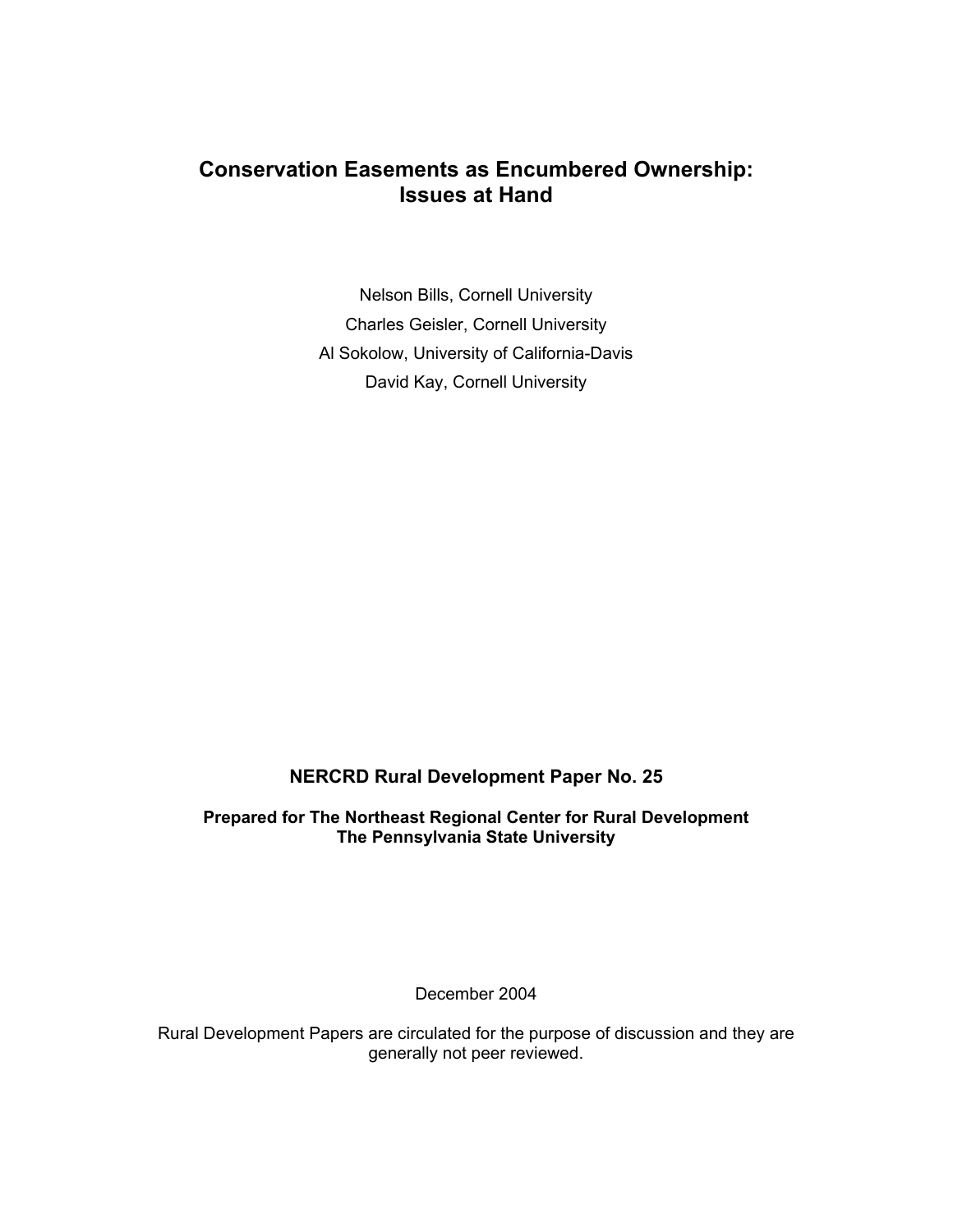## Conservation Easements as Encumbered Ownership: The Issues at Hand

*"The earth belongs in usufruct to the living." --Thomas Jefferson* 

#### **Introduction**

Conservation of resource or open space lands is a widely shared societal value in the United States. These shared values are expressed in numerous ways, most importantly in the design of Federal, state, and local public policy. Most commonly, conservation is carried out through (1) public regulation (zoning, planning, growth boundaries, etc.) of the uses of privately-owned land, and (2) public ownership and management of land for recreation, preservation, and other purposes. A more subtle but well recognized conservation effort plays out in manipulation of tax law or direct public subsidy for conservation purposes. Less understood is a third approach to land conservation – encumbrances that limit current and future uses of open land without changing its underlying private ownership. In the United States, where records on/claims to land are meticulously maintained, a visit to any county courthouse in the land allows one to see how encumbrances might impact any single landholding and, cumulatively, how they thread through landownership in any single community.

But there are thousands of county courthouses and no comprehensive regional, national, or even representative community-based summaries of land encumbrances exists. The conventional wisdom rushes in to fill this information void, telling us that conservation easements are the most important technique in the encumbrance category.<sup>1</sup> Today's preoccupation with conservation easements largely reflects the emergence of a whole generation of public officials, planners, academics, and agency personnel who are aware of and energized by the growing application of easements to a variety of natural resource objectives.

An easement is created when the landowner gives up a portion of his or her property rights in exchange for economic value, cash and/or tax benefits. In the realm of land conservation, easements center on extinguishing the land development option. Restrictions on the use of the land are legally recorded and usually run with the land in perpetuity, even when the underlying ownership changes through later sale, gift or inheritance. With a public agency or nonprofit conservation group such as a land trust holding the easement and responsible for its enforcement, an ongoing relationship – indeed a perpetual relationship in most cases – involving shared property interests is established between the agency (or a not-for-profit land trust) and the private landowner.

 $\overline{a}$ 

 $1$  The assumed primacy of conservation easements overlooks the versatility of the easement tool and the countless times that easements are used in the United States to help insure orderly, regular access to private property. For example, easements allow electric power transmission across multiple ownerships; an easement can allow an abutting property owner the right to use a neighbor's land parcel.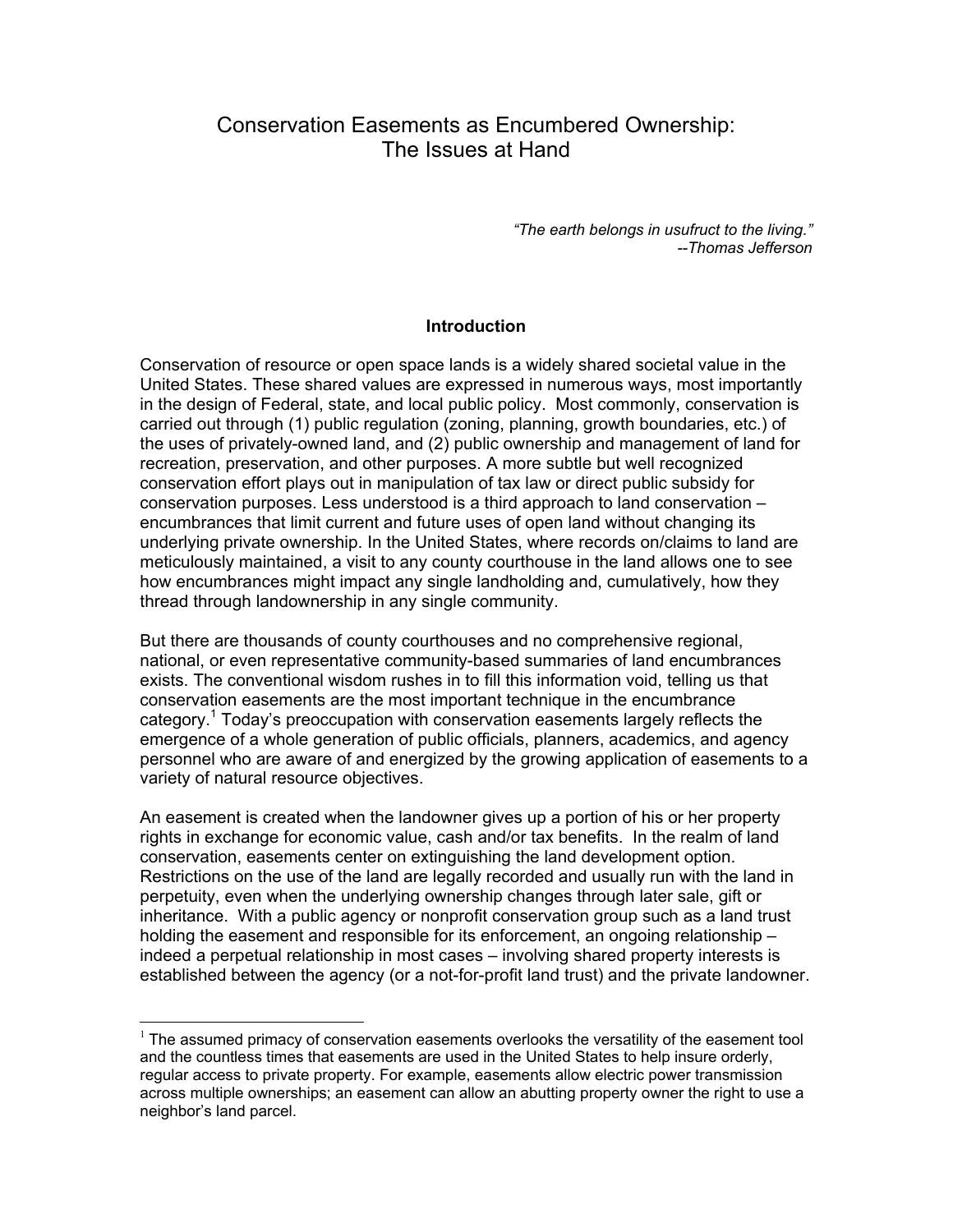And, though public bodies acquire easements with tax dollars and tax incentives, "eased lands", parcels with development rights severed, are not considered public lands.

The complexities of creating and maintaining conservation easements, including the nuances and consequences of shared property interests, beg for clarification and interpretation. Ownership is encumbered by easements and other actions when interests contained within its title are restricted or removed. A title may be "free and clear" in terms of debt and "unclouded" in terms of competing ownership claims and unregulated by government, but it still may be encumbered. This is because a title includes separable use rights that an owner may treat differently. Thus, within a given "ownership," some rights may be wholly intact, whereas other rights may be wholly or partially extinguished. Consider a parcel of land containing a pristine spring. If its owner is a public body, it could assign special status to the area through law or administrative action, encumbering the public title with "forever wild" or wilderness status. If the owner is a private entity, the elimination of development rights around the spring would occur through sale or donation of an easement, thus preventing disturbance to the amenity.

While the evidence is piecemeal, it is clear that encumbrances intended for conservation are rapidly evolving in both the types of application and their geographical spread across the US. This brief paper advances research needs pertaining to conservation easements and situates them in a larger map of encumbered ownerships in the United States. We focus on the use of encumbrances to achieve conservation on public as well as private lands. Our intent is to highlight differences in application and, predicated on them, to suggest research that might follow. At one level, it suffices to say that the difference comes down to whether market or nonmarket methods are used to achieve conservation. Though helpful in some ways, this bifurcation obscures derivative questions, such as spatial location, approximate size, duration, revocability, and accountability. These are the early questions on a long list of research concerns this paper will identify in hopes of stimulating further investigation into encumbered ownership as a conservation tool.

#### **Public Land Encumbrances**

Many Americans know that so-called "public lands" are something of a misnomer. In fact, private interests occupy Federal and other public lands to harvest timber, graze cattle, recreate, perform research, bioprospect, extract minerals, enjoy commercial concessions, lease space for cell phone and transmission towers, store pollution, and have a long list of private access rights (Laitos and Westfall, 1987; Wiebe, et al., 1996). Fewer people are aware that public lands are "not created equal." This applies not only to the differences between Federal and non-Federal public lands but to the categories of Federal lands as defined by their public agency landlords. Thus, lands held by National Park Service and NASA are in highly restricted uses, whereas those held by the U.S. Corps of Engineers and the Bureau of Land Management avail a broad palette of permitted uses. Also generally overlooked is the ability to impose easements and other encumbrances on public lands to enhance and upgrade their conservation protection.

For perspective, it is useful to broadly characterize land ownership, both public and private, in the United States. In gross terms, there is roughly one acre of Federal land for every two acres of private land in the United States (Table 1). The government periodically produces maps representing public and private land ownership. Though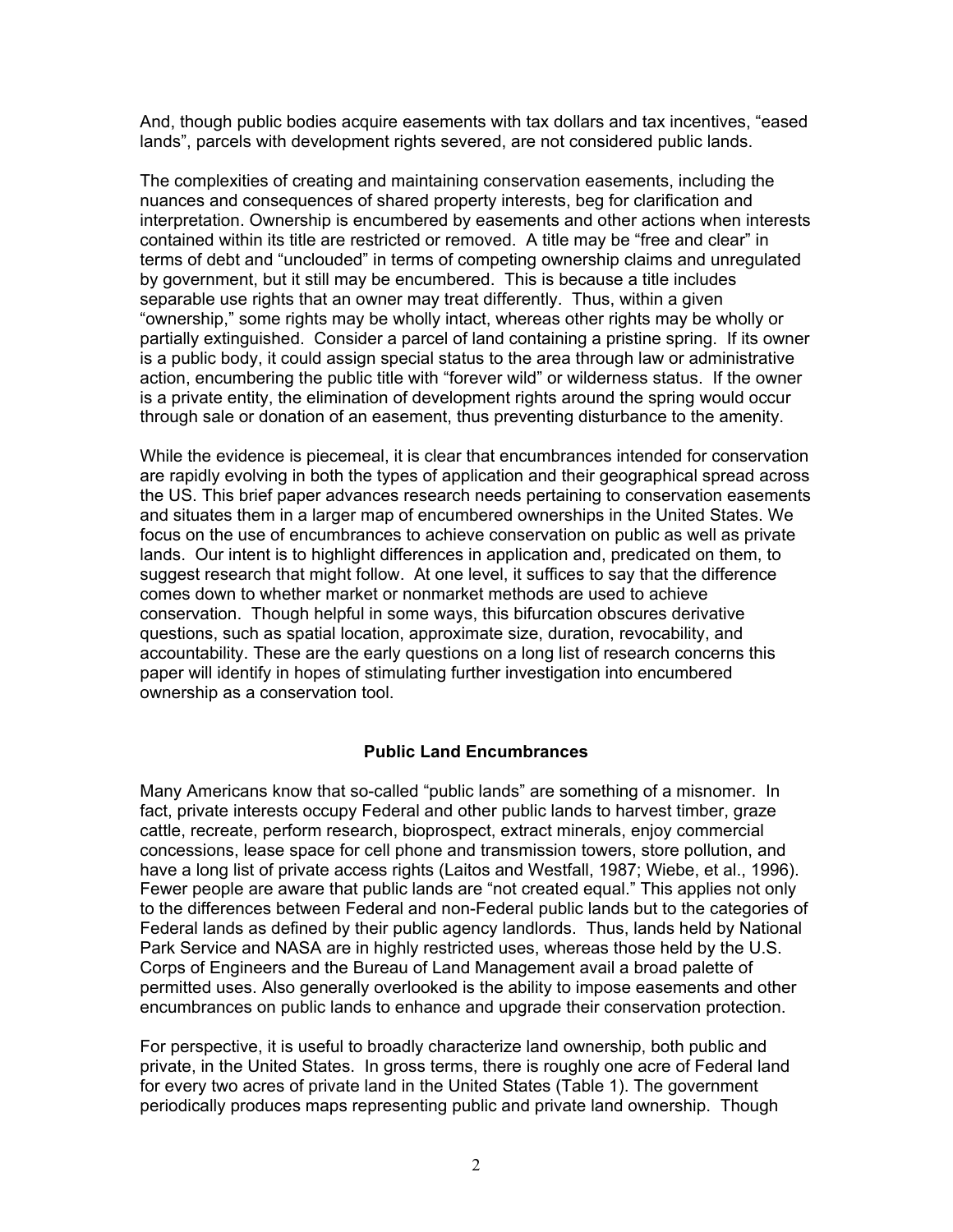informative, such maps typically do not show encumbrances. Because the basic title remains unchanged, encumbrances are invisible in virtually all spatial representations of ownership.

|                                   | <u>Acreage (Bil.)</u> | Percent        |
|-----------------------------------|-----------------------|----------------|
| Total US area (w/Alaska & Hawaii) | 2 2 6 3               | 100.0          |
| Total private land                | 1.364                 | 603            |
| Total Federal land                | 0.647                 | 28.6           |
| Indian land                       | 0.055                 | 0 <sub>2</sub> |
| State land                        | 0 1 7 4               | 77             |
| Local government land             | 0 0 2 2               | 0 <sub>1</sub> |

This does not diminish the importance of encumbered ownership. The Federal lands privileged with special conservation status were the object of a General Accounting Office study in 1994 (GAO, 1995). The study traced the growth in Federal lands encumbered with conservation restrictions for the four largest Federal land agencies between 1964 and 1993 – the Forest Service, Bureau of Land Management, Fish and Wildlife Service, and the National Park Service. Federally encumbered lands among the four grew by more than 270 million acres in the three decades – see Panel 1. In relative terms, acres encumbered for conservation purposes went from 7 percent to 45 percent of total Federal lands and have continued to grow since. $2$  This nonmarket approach to encumbering public land is the equivalent to a broad "deed restriction" which the Federal government has placed on nearly half of its holdings.

In effect, all lands managed by the National Park Service or the Fish and Wildlife Service are encumbered for conservation purposes. Small portions of the holdings of other Federal agencies enjoy in the same status, and new laws (e.g., the Wild and Scenic Rivers Act as amended) are encumbering additional conservation acreage every year. The Federal conservation deed restriction is not, in all cases, bullet-proof however. Periodically, national leaders and their operatives in the U.S. Congress seek to declassify Federal lands encumbered for conservation. Moreover:

"The fact that land has a restriction that sets it aside for conservation does not preclude all activities within the designated area. For example, although the Wilderness Act restricts access to, and the development of, a given wilderness area, the 'wilderness' designation generally allows,

 2 In the 29-year period under study by the GAO, Federal land holding actually decreased by approximately 11 percent due to transfers of Federal lands in Alaska to the State of Alaska (GAO, 1995). If Alaskan transfers from this period are ignored, there was a gradual gain in Federal ownership throughout the country.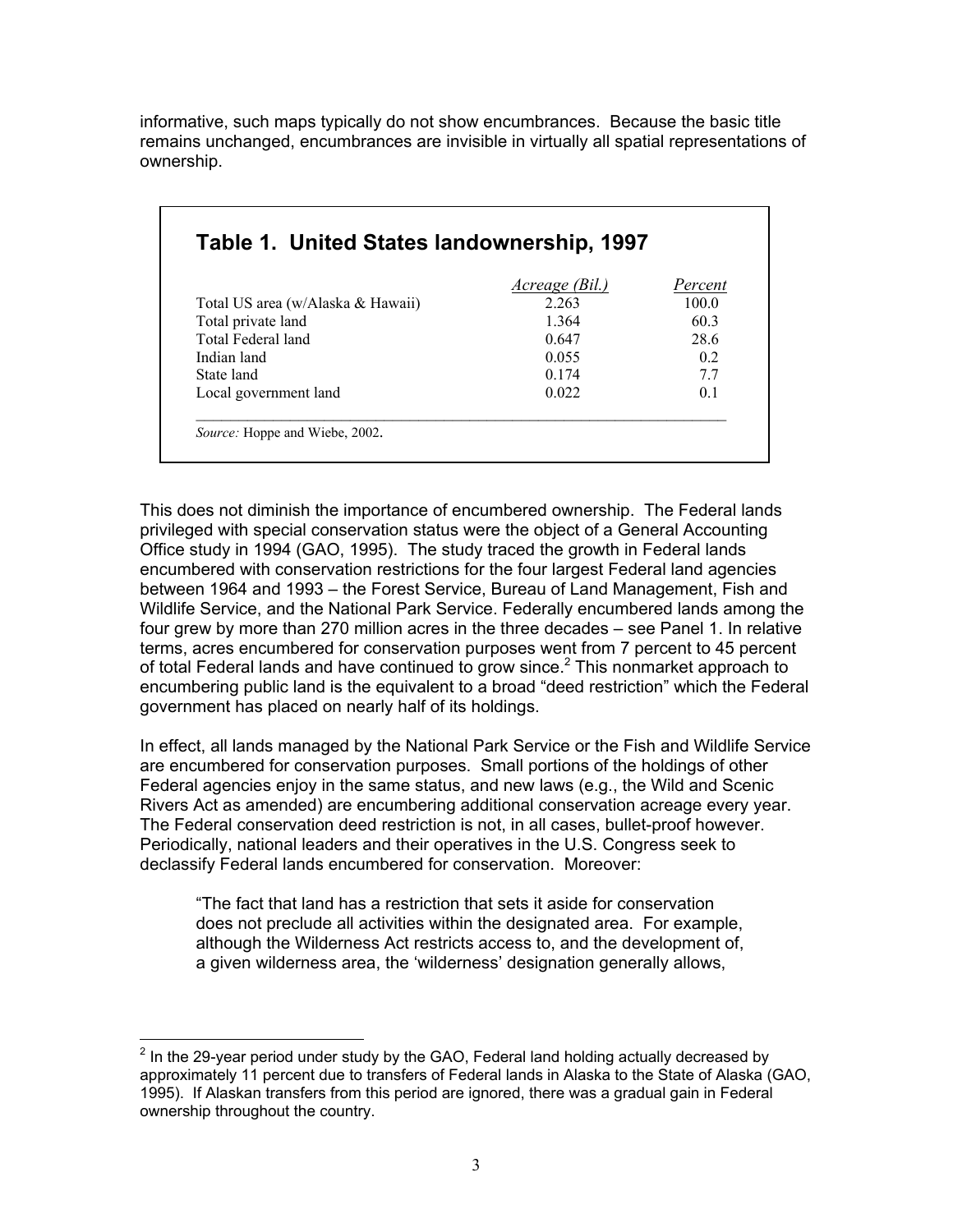

among other things, the existence of administrative structures, the development of minerals and grazing of livestock in those instances where valid existing uses have already been established, access to private lands inside the wilderness, and the use of nonmotorized recreational vehicles." (GAO, 1995:31).

Similar development and use exceptions are made along Wild and Scenic Rivers on occasion, and the newer national parks (such as Great Basin in the Intermountain West) have a distinctive multiple-use character. As for the geographic distribution of Federal encumbrances, the majority are situated in 13 western states where Federal lands are concentrated. Various states east of the Mississippi have encumbered state lands with "forever wild" status, most notably New York in the Adirondack Park.

#### **Private Land Encumbrances**

Private encumbrances are also deed restrictions. But the fundamental difference with public lands, where only one party – the government – is involved, is that the market enters the picture in the form of willing sellers and buyers negotiating the transfer of rights. Some analysts might argue that private lands are subject to two tiers of encumbrance, one public and one private. The former are residual, the ever-present powers of a sovereign state (e.g., the powers of taxation, regulation, condemnation, escheat, and protection from foreign seizure). This tier may or may not be used for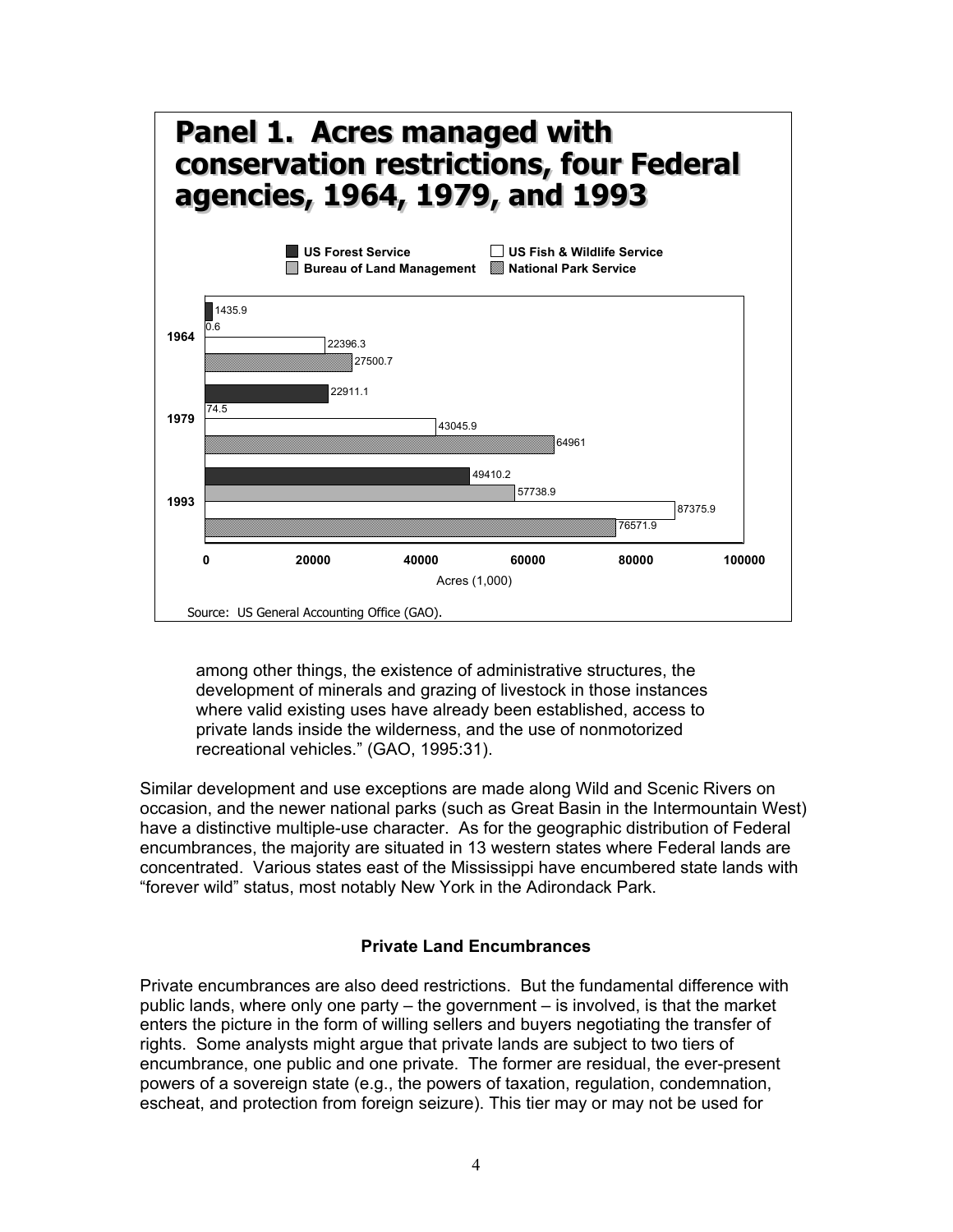conservation and will not occupy us here. $3$  The other level pertains to acquired rights. Roughly paralleling permits and rights-of-way on public lands, private owners can sell or lease rights of access and use to other parties. But they can also sell away and extinguish development rights with intent to conserve their land – the functional equivalent of a public land agency's nonmarket "deed restriction."<sup>4</sup> In either case, their title is now encumbered.

Technically speaking, a private ownership title can be encumbered in ways that facilitate development (as with rights-of-way) or inhibit it (deed restrictions, restrictive covenants, options, and easements) (Fairfax and Guenzler, 2001). All encumbrances on private land have in common the presence of an amendment to the owner's deed that creates partial interests with legal standing (Wiebe, et al., 1996). To use a familiar language, ownership and control undergo mutually agreed-upon separation. The identity of the title remains unchanged but assumes provisos as to what the owner can and cannot do with the land. The provisos may be temporary, as with a mortgage or lease, or they may be permanent and "run with the land," regardless of owner, as is often the case with conservation easements. A rough analogy would be a perpetual lease wherein the lessee's intent – and responsibility – is land conservation.

From a public policy perspective, the most interesting recent trend in encumbrances as a land use tool has been the proliferation of local, state, regional, and national programs dedicated to using the easement to acquire, through purchase (or transfer in a few limited cases) the development rights to open land for conservation purposes. $5$  Though small compared to lands Federally encumbered for conservation, the ballooning privately held land acreage encumbered by conservation easements is remarkable. The technique is more than a century old, but its application to a variety of environmental, historical, and natural resource objectives rapidly accelerated in the last third of the 20th century. Today this application is every bit as impressive as the public-sector encumbrances described above.

To illustrate this point, we turn to the use of easements to protect agricultural land ("working landscapes") from urban development which began in Suffolk County, New York, nearly 30 years ago. Since that time, about 1.8 million agricultural acres nationwide have been brought under this form of easement, at an estimated cost of about \$2 billion (a great deal more if expressed in present value terms). This effort has been fueled primarily with public funds. Nonprofit organizations (land trusts, in many cases) and public agencies (about 100 state and local governments) have used these resources in 18 states, each with 1,000 or more acres acquired. The dozen top programs, mostly in the Northeastern U.S., have accumulated more than 20,000 easement acres each (Sokolow and Zurbrugg, 2003). These farmland protection

 $\overline{a}$  $3$  A rich literature describes the array of police-power regulations that apply to much so-called feesimple private ownership in the United States (see Whyte (1968) or Diamond and Noonan (1996) for typical inventories). Whereas in the public land case ownership may be vested in local, state, or Federal units of government – and tends to be concentrated in the last of these – in the private land domain ownership remains in private hands but is encumbered by regulations most often legislated at the local level, particularly in home rule states (Moss, 1977).

 $4\,\text{In}$  addition, private property can be encumbered by liens and mortgages, probably the most recognized way someone other than the owner attains a legal right or interest.

 $5$  An easement is a limited right, granted by the owner of real property, to use all or part of his property for specific purposes (Small, 1990:2-5 cited in Wiebe, et al., 1996:4).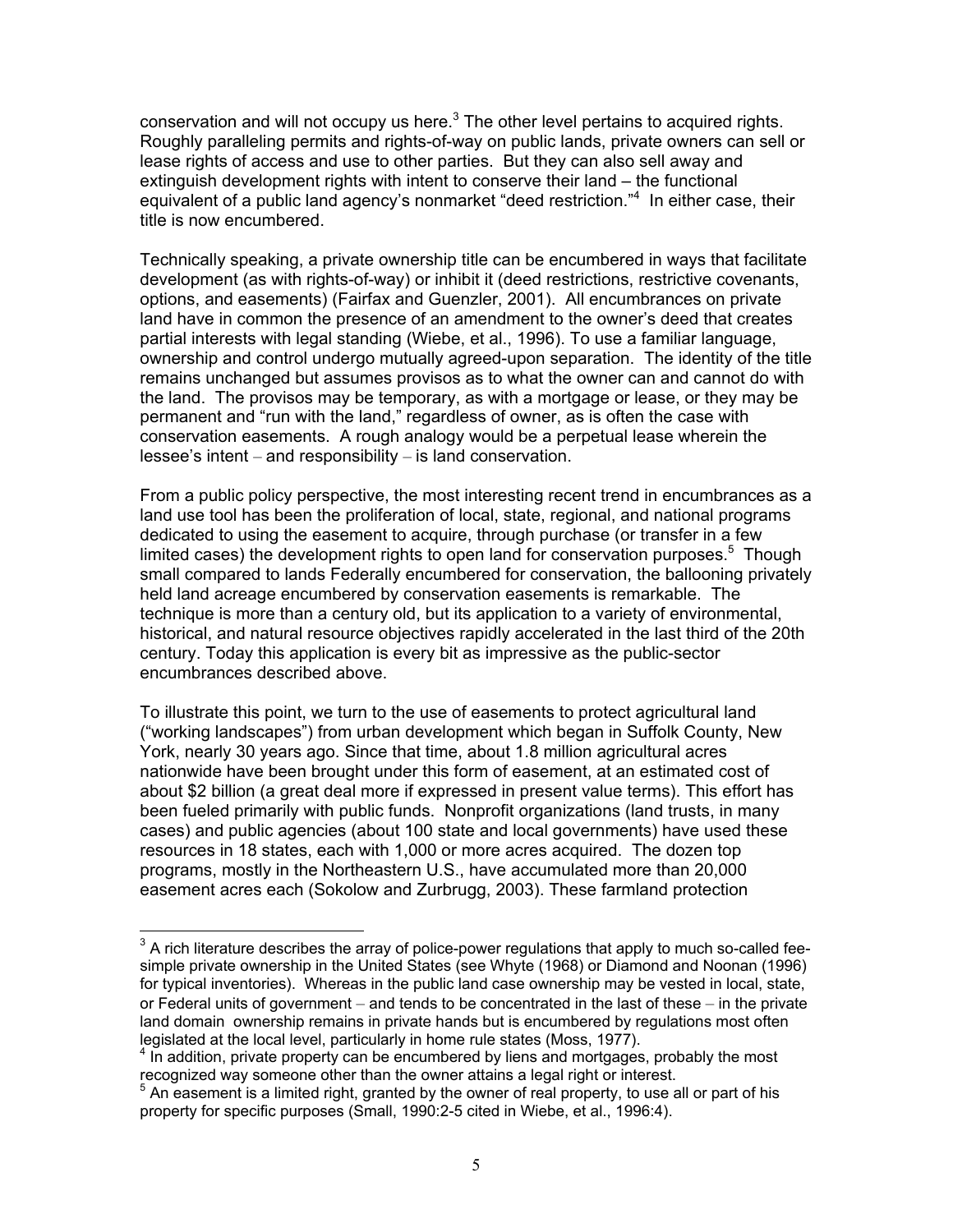easements have received an enormous amount of attention from academic, planning, and lay audiences; a huge and rapidly evolving literature has accumulated on agricultural development rights and the techniques used to encumber them (e.g., Daniels, 1991; Daniels and Bowers, 1997; Farmland Preservation Report; Gutanski and Squires, 2002; Hellerstein et. al., 2002; Lapping, 2004; Rilla and Sokolow, 2002; Sokolow and Zurbrugg, 2003; Wiebe, et al., 1993).

Conservation easements involving farmland, especially in the Northeastern U.S., are high profile because they play into a more than half century old conversation about the interplay between population growth, land use, and structural change in farming. Beginning in the 1950s, a whole suite of state and locally legislated efforts to protect farmland from urban encroachment has been established and institutionalized; after decades of discussion and debate, direct Federal support arrived with appropriations first authorized in 1996 Federal farm legislation. Despite the notoriety, however, agricultural easements represent only one (and not the dominant) type of open space resource targeted by conservation easements. These targets have multiplied over the years and now include wildlife habitat, riparian zones, and wetlands, along with many other natural resources.

Since no comprehensive reporting system for easements is in place, we can only offer examples of conservation easements from two states well known to the authors. In New York State, a preliminary estimate suggests that conservation restrictions on open space lands exceed 600,000 acres (Panel 2). Two state agencies account for about 52 percent of total easement holdings. The overwhelming majority of the affected acreage is in nonfarm, open space uses and is controlled by the New York State Department of Environmental Conservation.

A broader context for conservation lands encumbered by easements is found in a crude estimate of the total acreage presently "protected" in New York through full or partial ownership interests. These are held by a combination of Federal, state, and local governments and nonprofit third parties and total about 5.4 million acres (Panel 3). This acreage is nearly 20 percent of New York's total land area. Recall that in Panel 2 just over 1 of every 10 acres (or 600,000) of this 5.4 million acre protected area are encumbered though partial ownership interests.

In California, rough estimates by knowledgeable persons indicate that there are between 1 and 2 million acres under conservation easement, or between 1 and 2 percent of the total land area. Leaving aside the half of the state's area contained in Federal public lands, easements constitute between 2 and 4 percent of California's acres under private ownership. Efforts by the state to generate more precise numbers have met with minimal success, in large part because of the numerous groups – many of them rather small with poor records – involved in easement activities. Some of these organizations are reluctant to publicize their easement holdings and location, fearing that publicity would increase prices for subsequent transactions or encourage speculation on adjacent properties. Table 2 identifies the major types of organizations, both public agencies and nonprofits, that acquire and hold easements in California.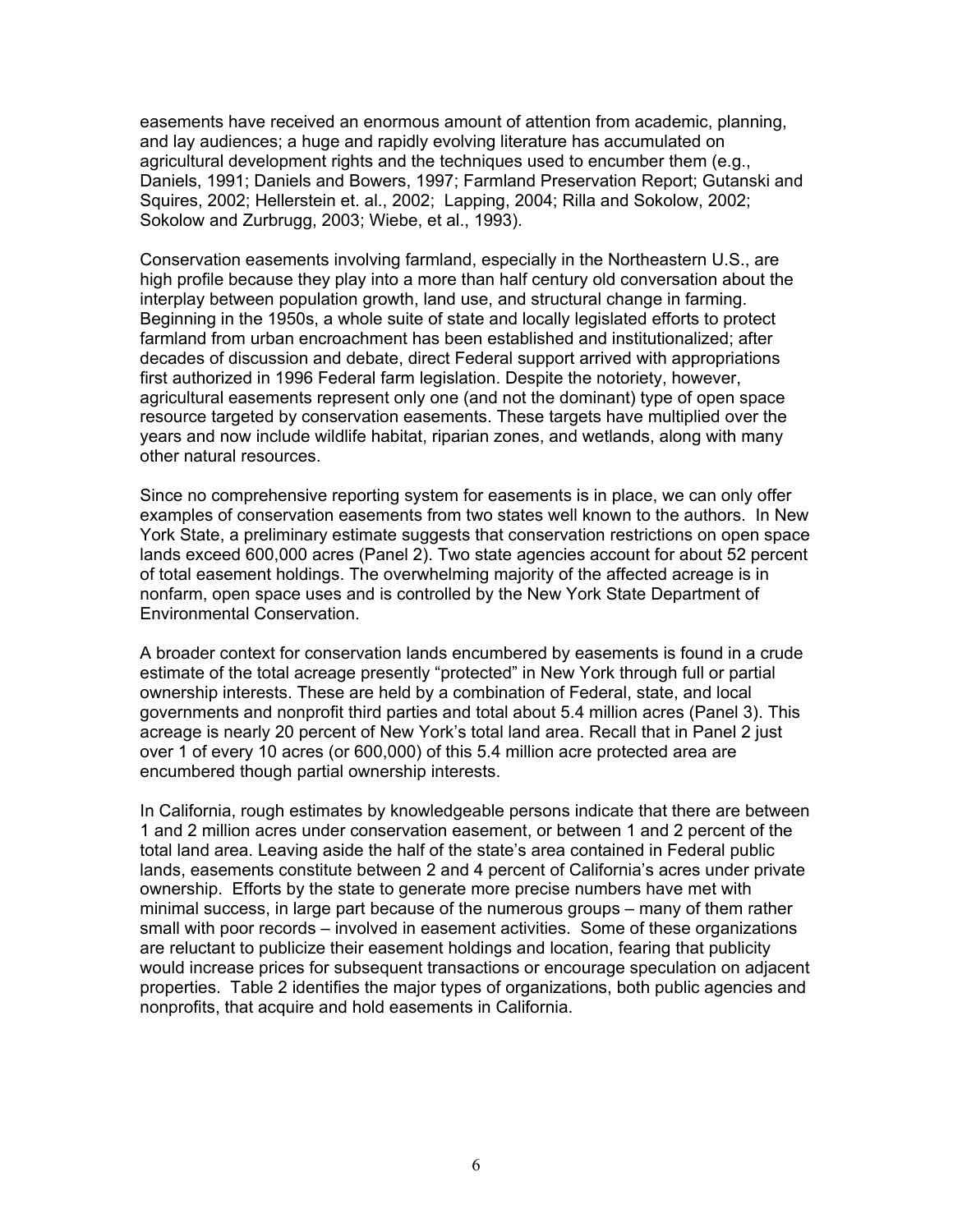

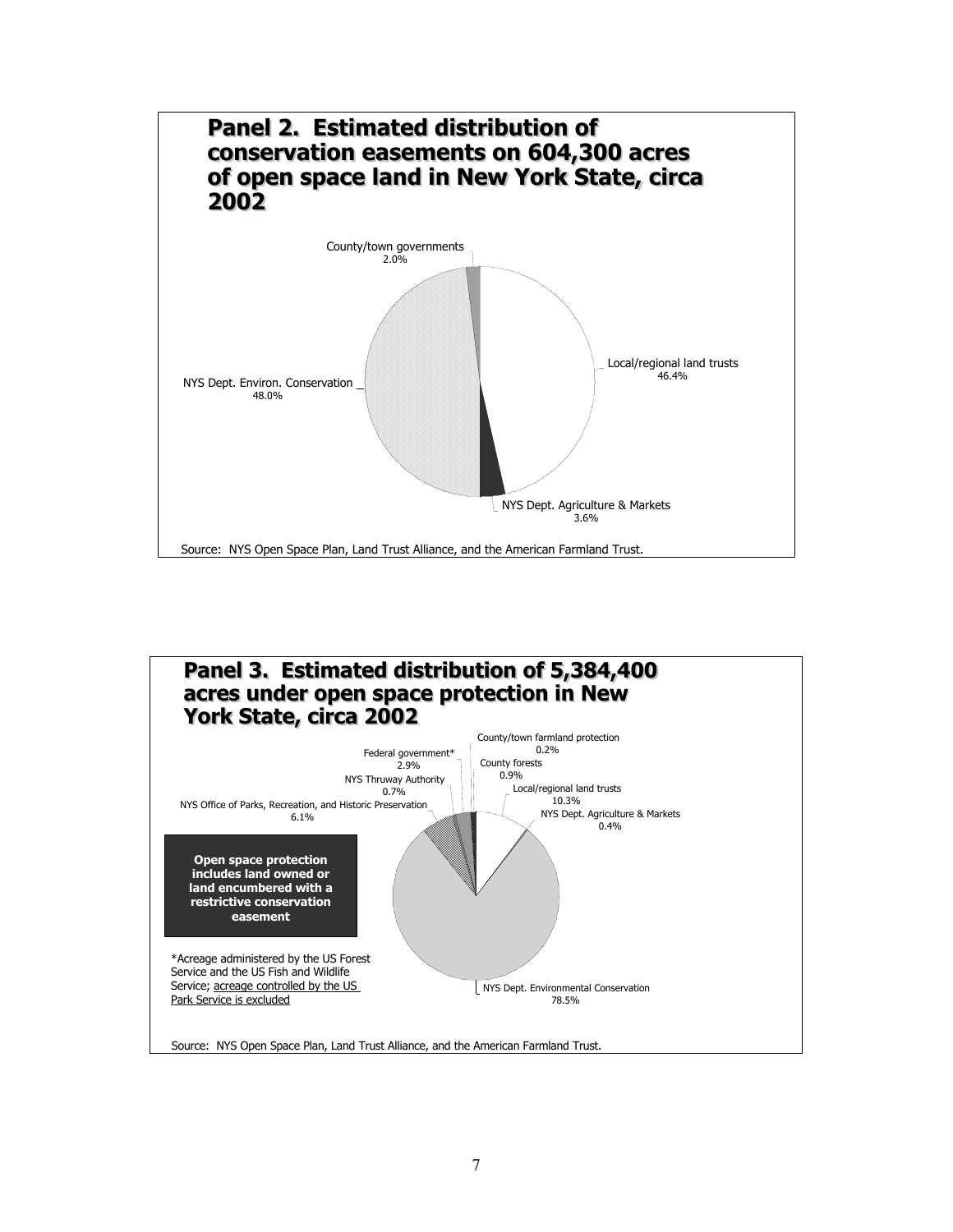Encumbrances on privately owned land differ from public land encumbrances in still other ways, for example in the brokering and funding role of nonprofit land trusts operating at local, regional, or national levels. In purchasing easements, these land trusts frequently depend on acquisition funds from private sources, including foundations and individual owners.<sup>6</sup> Other funds come from public dollars of local, state, and Federal sources. Additionally, landowners may contribute all or part of the easement value in exchange for the opportunity to manipulate their state and Federal income tax liabilities. To note further complexity, the entity negotiating with a landowner and acquiring the conservation easement does not necessarily represent the final resting place for the encumbrance. That is, the entity that acquires the easement will not hold and monitor the easement in the long term. Rather, that easement interest can be transferred to yet another party to the transaction. The final recipients are some nonprofit land trusts that specialize in brokering landowner deals, turning easements over to other nonprofits or governmental agencies for holding and management. Or, the chain of easement control can move in the opposite direction, with a public agency handing off an easement to a long-term caretaker nonprofit organization.

 6 While they generally share a common agenda as conservation-oriented organizations, land trusts vary greatly in size, organizational sophistication, funding, and visibility. Most are grassroots operations led by citizen volunteers and confined to an ecological locality such as a watershed or ridgeline. But the list also includes major statewide entities and well-known national organizations such as The Nature Conservancy and The Trust for Public Land.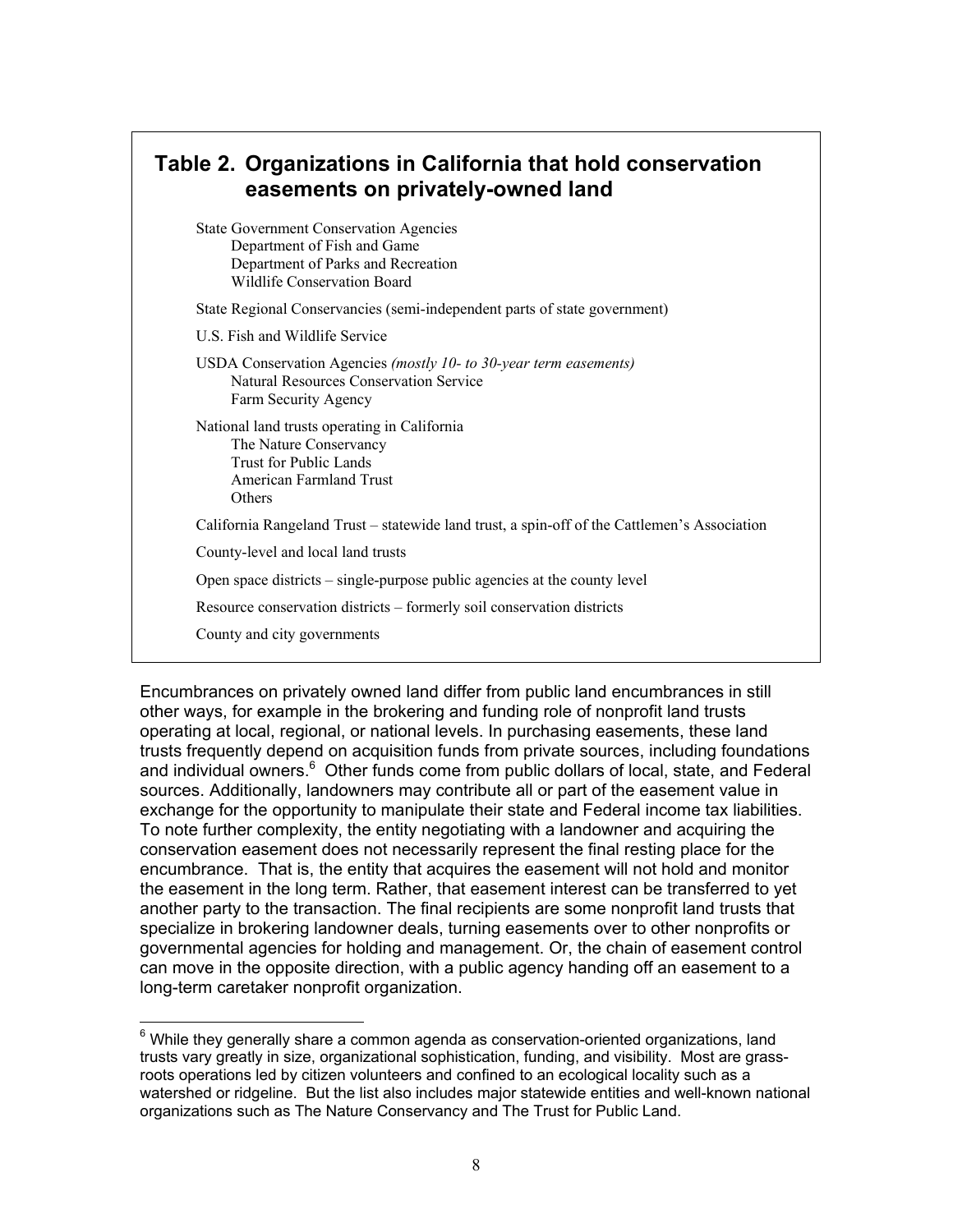Our two-state illustration of private encumbrances begs for refinement as well as expansion across political boundaries. These state summaries serve, however, as a basis for an initial comparison between public and private conservation encumbrances stated as our goal at the outset. Among the more important comparative features are the following:

• *Authorization*: Public acts, laws, and administrative rules are the basis for encumbering public lands, whereas private conservation easements result from formal (deed-based) contracts between a paramount owner and a part-interest owner. Aside from indirect influence through political lobbying over policy and use of tax dollars, private interests have little direct say in the creation or expansion of publicly encumbered lands. Public bodies are frequent funders and facilitators of private easements, however, blurring the public/private distinction with which we began.

• *Size and geography*: Since the four largest Federal landholding agencies hold nearly all Federal lands, nearly half of the Federal lands may be listed as encumbered for conservation purposes. A very small portion of the 1.36 billion acres of private land is encumbered for conservation purposes. The ratio of total privately owned land to encumbered private land is roughly 300:1 for the nation, though the variation across states is dramatic due to the clustering of encumbered Federal lands in the West. Privately encumbered conservation lands occur in almost all states and are expanding rapidly through the initiatives of land trusts and facilitating state agencies.

• *Monitoring and enforcement*: Federal Park Service and Fish and Wildlife employees monitor and enforce conservation behaviors on their lands, work that is principally a matter of Federal budgets, policy judgments, and politics (Rogers, 1993). Similar factors define and limit the capacities and priorities of other public entities that have traditionally been considered the "superior" holders of protected land (Bay Area Open Space Council, 1999). In the case of private encumbrances, the same enforcement functions fall largely to citizen volunteers (Fairfax and Guenzler, 2001). As a practical matter, both forms of monitoring experience performance gaps between mandate and management. In the vernacular, there are "paper park" syndromes for the former and monitoring fatigue for the latter. Though private encumbrances may enjoy higher monitoring and enforcement standards in the current heyday of private conservation, it is not clear that volunteer corps can sustain this record as the easement acres for which they are responsible rapidly expand.

• *Exemptions and exceptions*: Political pressures color what gets included and excluded from publicly encumbered land status. Prior use permits on public land get grandfathered, in-holdings and rights-of-way continue, and powerful interests redraw the lines around what is/is not protected to suit themselves (GAO, 1995). One president will augment wilderness or scenic corridor acreage while another will slash them. Although politics and ideologies are also restive in the private sphere, easements as private encumbrances are less vulnerable to caprice and categorical shifts.<sup>7</sup> They are legally recorded, becoming in most cases permanent restrictions on land that can be

 $\overline{a}$ 

 $7$  Politics affecting easements and other partial-interest encumbrances often play out indirectly. For example, funding for the Wetland Reserve (not to mention reauthorization) depends on the political composition of Congress; whether conservation easements constitute an unconstitutional taking of property is likely to hinge on court appointments.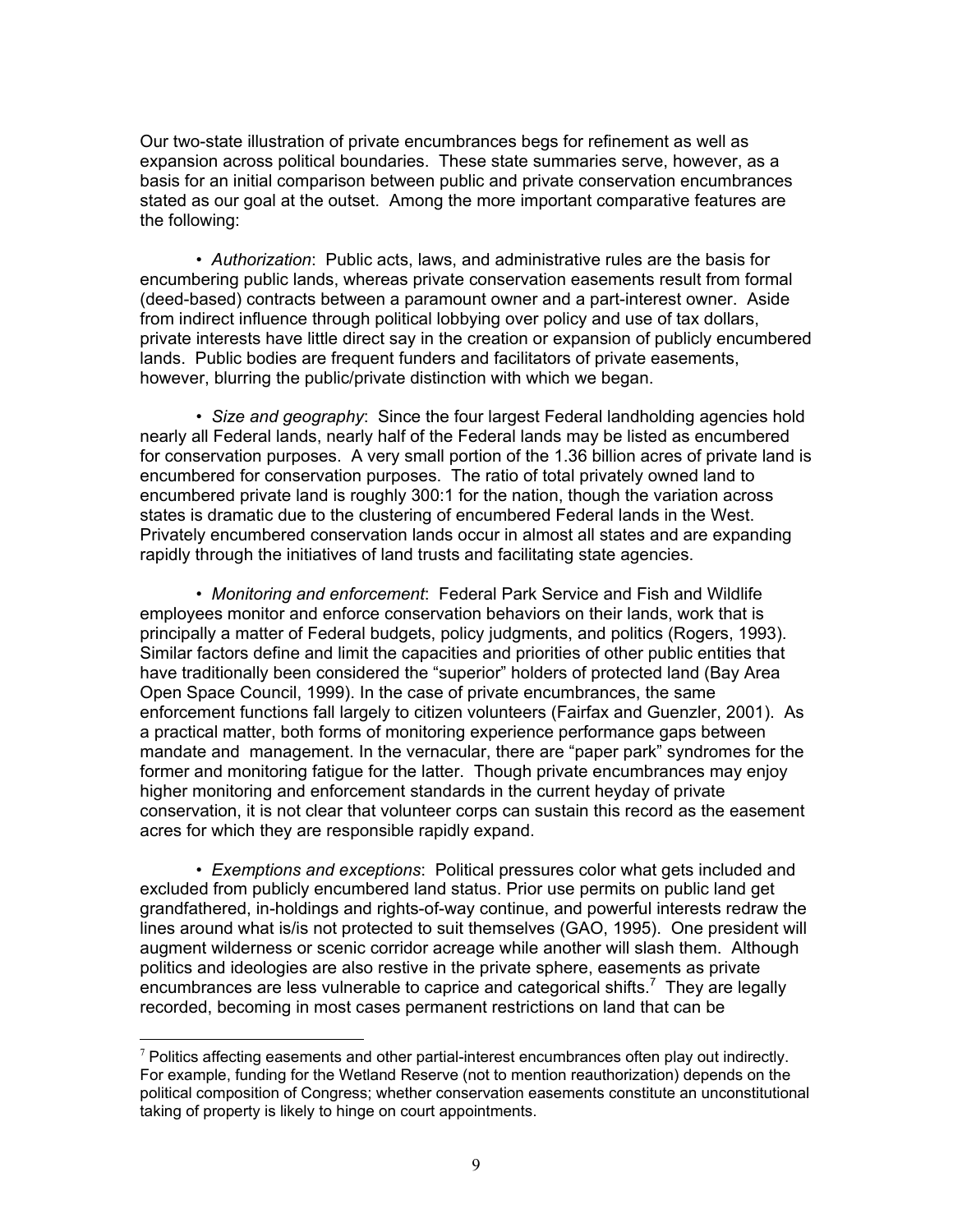extinguished only through extraordinary court actions. Or, perhaps because they are typically negotiated between a willing seller and buyer, political negotiations are eclipsed by market negotiations and personal landowner circumstances. Every easement is potentially "an exception unto itself."

• *Funding*: Compared with private encumbrances, funding for Federally encumbered lands seems semi-automatic. Though state, local, and Federal budgets change, political scientists often remind us that budgets are highly inertial. Even contested bond acts and special taxes would seem easier in the public sphere than the private fund raising that nonprofit organizations confront via their members, foundations, and other donors. Private donations are at the behest of stock market trends; family trusts, capital gains, and inheritance laws; income and property taxes, both state and Federal; and of course the opportunity costs of capital, among other things. This said, the market/nonmarket distinction with which we began this paper is only partially relevant in so far as many "private" easement acquisitions are helped by state and Federal incentive programs (e.g., the U.S. Forest Service's Forest Legacy Program).

• *Temporality*: Mindful of the political environment just noted, it would appear that, at least on paper, public encumbrance status is impermanent whereas, at least on paper, private easements are a perpetual contractual agreement. (Interestingly, according to GAO (1995), when the Federal government speaks of perpetuity it is in reference to multiple use and a flow of needed resources from public lands.) It would seem, then, that until and unless more states authorize term-easements and conservation groups subscribe to them, private encumbrances guarantee a greater degree of permanent protection than do public ones. $8<sup>8</sup>$ 

• *Accountability*: Accountability is surely the thorniest issue in the present comparison, in part because the term itself is problematic. As well as implying responsibility to voters in the broad public, accountability may also refer to funders, donors, members, and future generations, as well as partial interest holders. By definition, the accountability of resource management in the public sphere should trump any other model. This assumes transparency and system integrity as well as superior record keeping and information access. Whereas the two state cases referred to earlier support such assumptions, the variation across states — and indeed across Federal agencies — is worthy of reflection. Despite some critical press coverage over the past two years (itself a form of public accountability), mostly concerning conflict-of-interest issues, private conservation groups dedicated to encumbering private land for resource protection have yet to fall from grace, and enjoy respect among many constituencies.

#### **A Research Pathway**

Many intriguing questions surround the emergence of encumbered lands as a "new estate." Some are factual, looking into the scope, dimensions, and distribution of easements and other encumbrances – activities that are not systematically tracked by public or other data systems. Other questions are more interpretive and analytical,

 $\overline{a}$ 

 $8$  Readers may wonder where, if at all, the public trust doctrine and public trust lands fall among long-term state and Federal commitments to conservation. The former is powerful but rarely invoked in the United States (see the ruling by Wisconsin's Supreme Court, Just vs. Marinette (1972) for an exception) (Jacobs, 2003).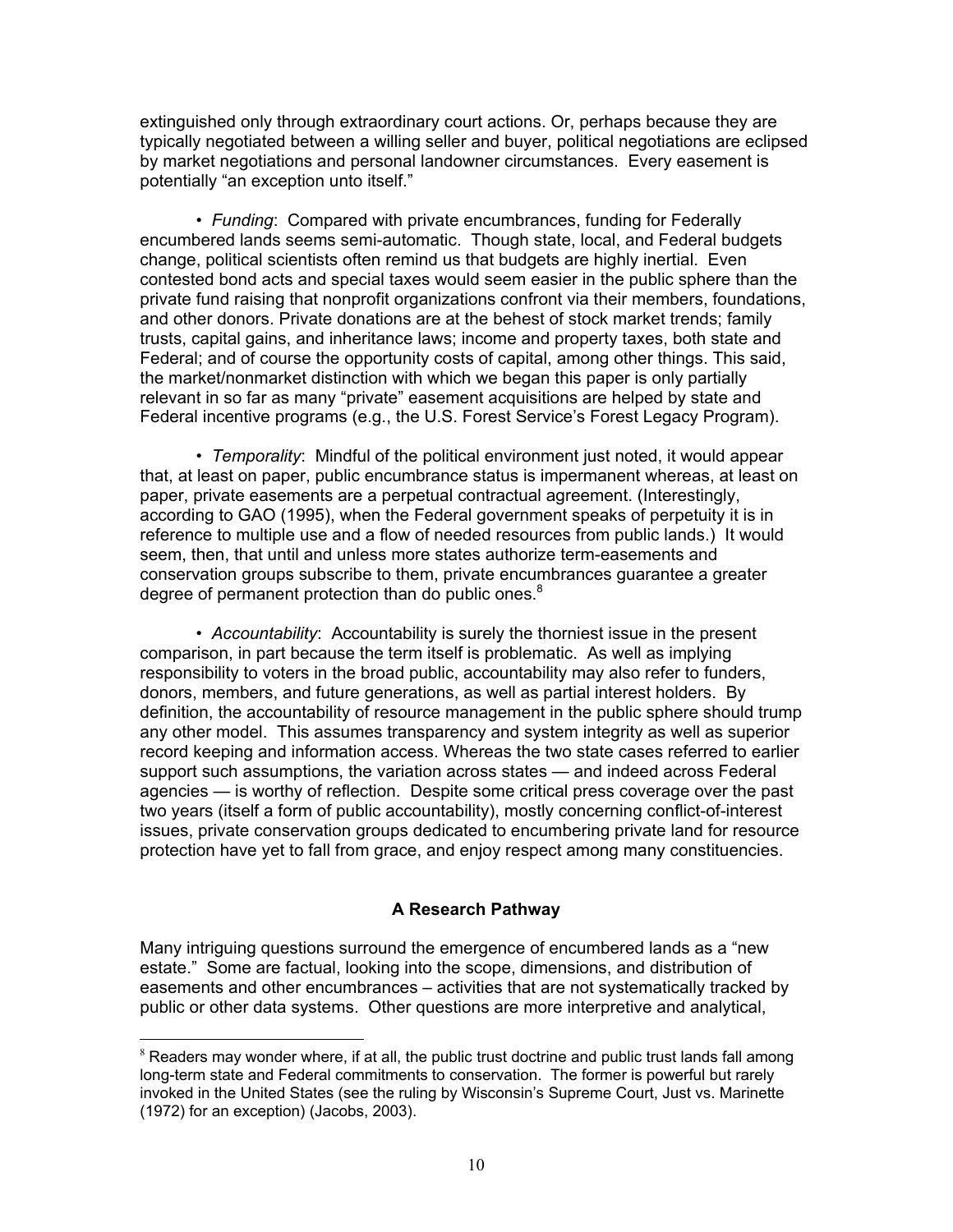inquiring into the multiple meanings of the encumbered lands syndrome. Here we offer examples of each in an effort to set the scene for further research and discussion:

#### Factual Questions

- 1. How do easements and other encumbrances originate? In land conservation or other terms, what are the purposes of their initiators – particularly as expressed in public policy terms? What are the rationale and historical explanations for the emphasis on maintaining such arrangements in perpetuity?
- 2. Through what institutional and funding mechanisms do encumbrances come into existence? In particular, what is the division of the number, types, and other characteristics of these land arrangements between public agencies and nonprofit (land trusts, etc.) institutions?
- 3. How much of the national landscape is accounted for by encumbrances? What regional and state variations are noteworthy? What variations exist by type of land use and what are the public benefits or services thereby provided?
- 4. What has been the public investment, nationwide, in the creation of encumbrances, as measured both by direct public dollars and tax benefits? How and by whom has this investment in land been authorized?
- 5. What is the history of the evolution of encumbrances? How does one explain the apparent surge in their numbers in the last decade or two?
- 6. What performance expectations accompany the creation of encumbrances? How are they tracked and enforced over time? How do tracking and enforcement capacities vary across the public and private entities that bear this responsibility? If there are weaknesses in either tracking or enforcement capacity over time, what are the implications for cost, equity, policy, transferability, and land use?
- 7. How are "shared ownerships" maintained over time? As easements mature and the private landowners who were party to the original deals are succeeded by later generations who may lack the sentiments and interests of the first owners, what happens – if anything – to the sustainability and even awareness of the arrangements?

#### Interpretive Questions

- 1. To what extent do encumbrances constitute a "new" form of property with implications for future changes in the nature of land ownership? Does the spread of encumbrances suggest a convergence of American with European notions of property, cutting into our embedded private property culture and the sharp public/private dichotomy that follows?
- 2. How do encumbrances interact with and possibly change conventional land use policies and practices in the American states? Are they a substitute in some cases for stronger or more efficient land use policies?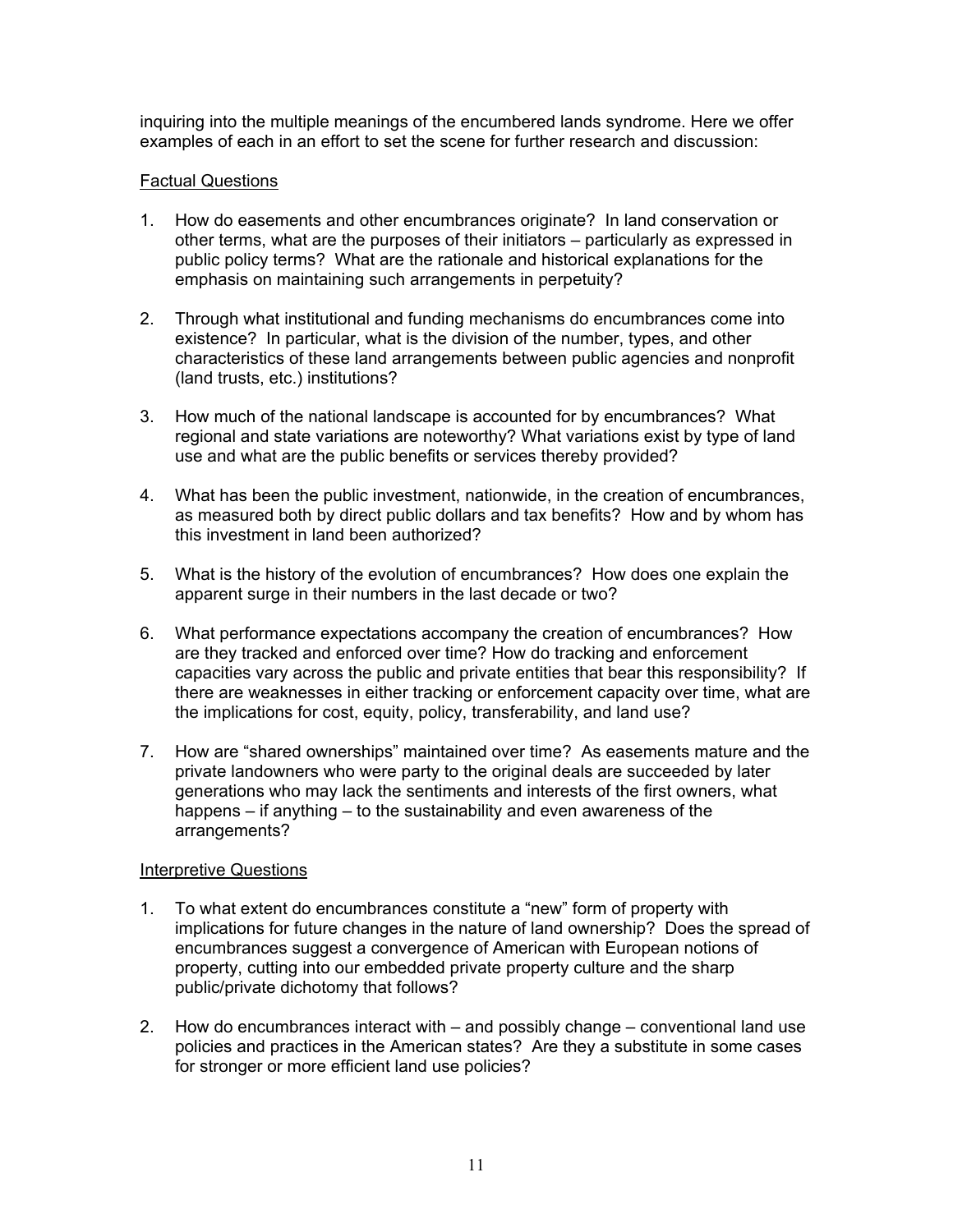- 3. How do we measure the distribution of public benefits and costs generated by encumbered land arrangements? In particular, what is the distribution of benefits/costs between taxpayers and private landowners who participate in "shared interests"? More specifically, how are costs and benefits distributed between taxpayers nationwide and statewide and local communities, when local encumbrance acquisitions are funded by national and statewide tax sources? And how do benefits and costs align for residents of rural, suburban, and urban communities? And lastly, distributional issues should be couched in terms of other standard societal categories, such as class and race.
- 4. What types of future scenarios can be reasonably projected for the sustainability of encumbrances, as affected by various contingencies, especially the future prospects of encumbrances intended to endure in perpetuity?

#### **Conclusion**

 The era is past when conservation of natural resources and amenities is strictly a matter of public land policy. The widening use of conservation, open space, and farmland easements gives new importance to private encumbrances and facilitates their comparison with encumbrances used by public land agencies. In this paper, we characterize encumbrances of both public and private origin and find them different in such things as definition, spatial dimension, and duration. Our analysis is merely an initial probe. We construed "public" to mean Federal land, bypassing many millions of acres held by other governments and Indian tribes. We inspected "private" land in only two states, leaving a vast landscape for later inquiry. We conclude that the wider family of encumbrances used for conservation purposes has escaped critical academic and policy attention. We offer a list of research questions to further clarify and interpret encumbrances in the belief that such mechanisms are undergoing rapid evolution and may influence how we think of conservation-landownership interface in the future.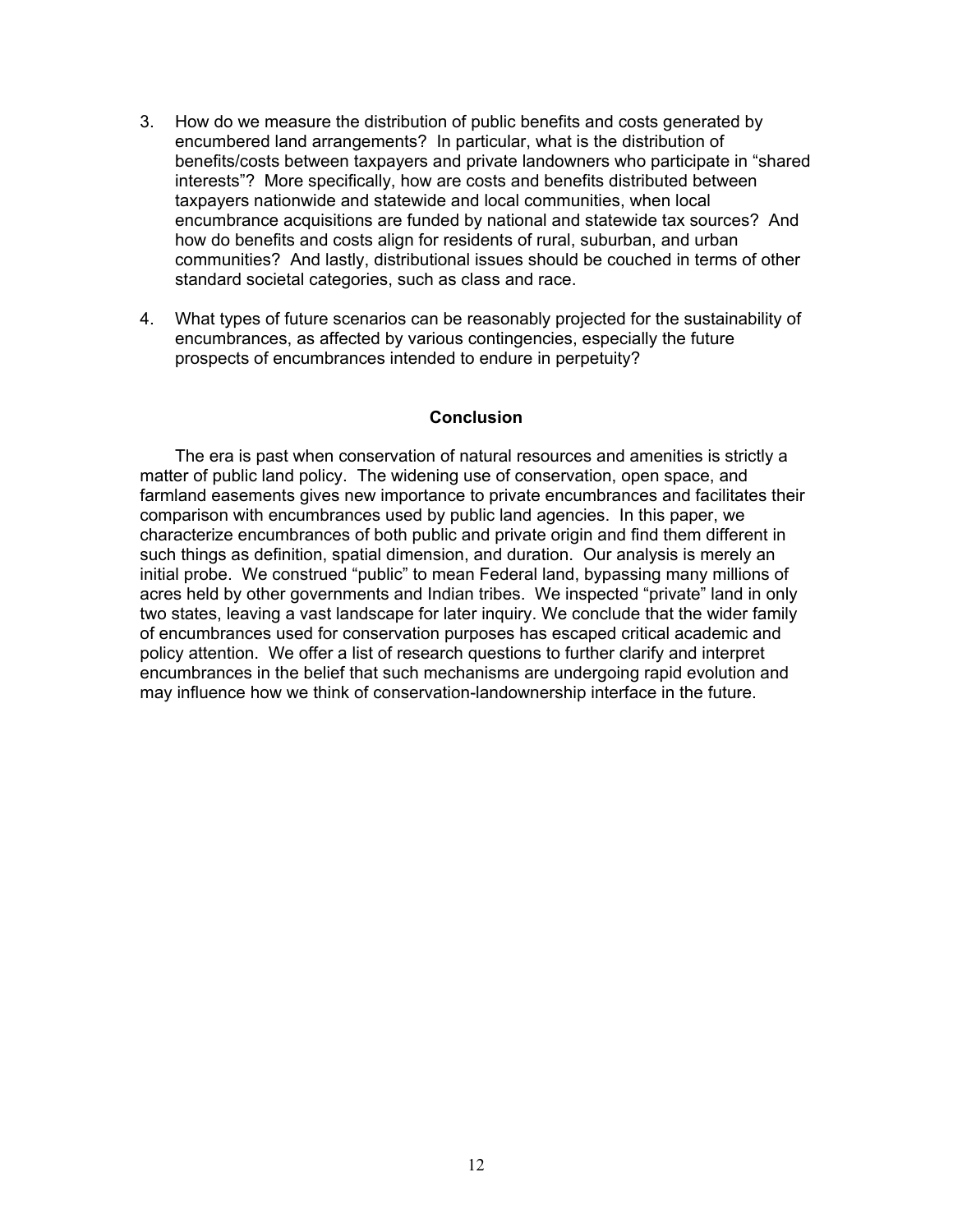#### **References**

- Bay Area Open Space Council. May 14, 1999. "Ensuring the Promise of Conservation Easements: Report on the Use and Management of Conservation Easements by San Francisco Bay Area Organizations.' San Francisco, California. [\(http://www.openspacecouncil.org/Documents/Easements/](http://www.openspacecouncil.org/Documents/Easements/EnsuringThePromise.pdf)  EnsuringThePromise.pdf)
- Daniels, T. 1991. "The Purchase of Development Rights: Preserving Agricultural Land and Open Space." *Journal of the American Planning Association*, 57(4): 421-431.
- Daniels, T. and D. Bowers. 1997. *Holding Our Ground*. Island Press.
- Diamond, H.L. and P.F. Noonan. 1996. *Land Use in America: The Report of the Sustainable Use of Land Project*. Washington, D.C.: Island Press.
- Fairfax, S. and D. Guenzler. 2001. *Conservation Trusts*. Lawrence, KS: University Press of Kansas.
- *Farmland Preservation Report*. Monthly. Street, Maryland: Bowers Publishing, Inc.,.
- Government Accounting Office (GAO). 1995. "Federal Lands: Information on Land Owned and On Acreage with Conservation Restrictions." GAO/RCED 95 73FS. U.S. Government Accounting Office, Washington, D.C.
- Gutanski, J. and R. Squires, eds. 2002. *Protecting the Land: Conservation Easements Past, Present and Future*. Washington D.C.: Island Press.
- Hellerstein, D., C. Nickerson, J. Cooper, P. Feather, D. Gadsby, D. Mullarkey, A. Tegene, and C. Barnard. 2002. "Farmland Protection: The Role of Public Preferences for Rural Amenities*.*" ERS Report No. 815, USDA-ERS. Washington, D.C.
- Hoppe, R. and K. Wiebe. 2002. "Agricultural Resources and Environmental Indicators." AH 722, USDA-ERS, Washington, D.C. ([http://www.ers.usda.gov/publications/arei/ah722/arei1\\_3/DBGen.htm\)](http://www.ers.usda.gov/publications/arei/ah722/arei1_3/DBGen.htm)
- Jacobs, H.M. (ed.) 2003. *Private Property in the 21<sup>s</sup> . Century: The Future of an American Ideal*. Cheltenham: Edward Elgar.
- Laitos, J.G. and R.A. Westfall. 1987. Government Interference with Private Interest in Public Resources. *Harvard Environmental Law Review*, 11:1-28.
- Lapping, M. Forthcoming 2004. "Rural Planning & Policy: An International Overview." In Marsden, T., P. Cloke and P. Mooney (eds.), *Sage Handbook on Rural Studies*. London: Thousand Oaks.
- Moss, E. (ed.). 1997. *Land Use Controls in the United States: A Handbook on the Legal Rights of Citizens*. Natural Resources Defense Council, Inc. New York: Diall Press.